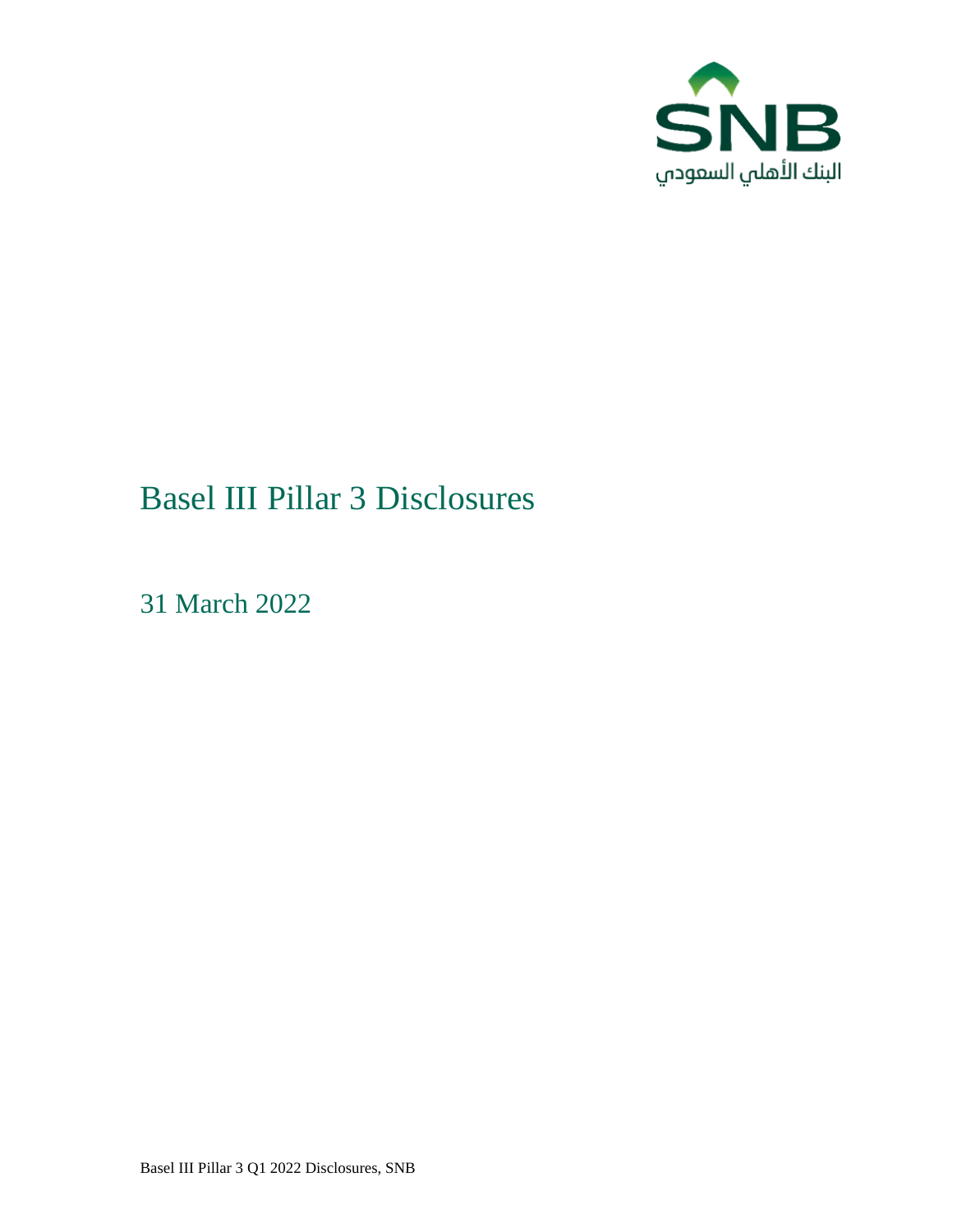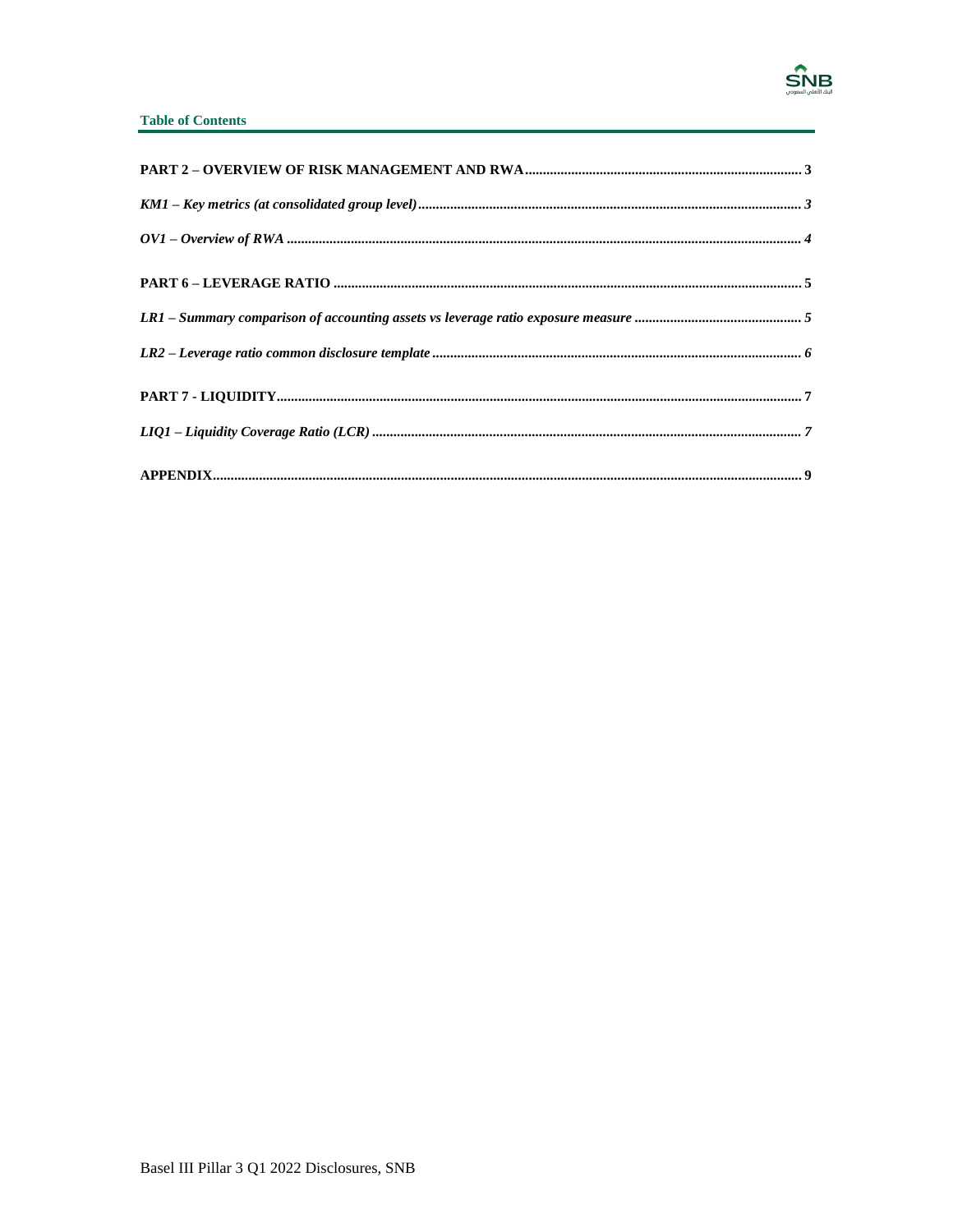

# <span id="page-2-0"></span>**Part 2 – Overview of Risk Management and RWA**

#### <span id="page-2-1"></span>**KM1 – Key metrics (at consolidated group level)**

|                | <b>SAR 000</b>                                                                      | O1 2022       | Q4 2021       | Q3 2021     | Q2 2021       | Q1 2021     |
|----------------|-------------------------------------------------------------------------------------|---------------|---------------|-------------|---------------|-------------|
|                | <b>Available capital (amounts)</b>                                                  |               |               |             |               |             |
| 1              | Common Equity Tier 1 (CET1)                                                         | 112,657,705   | 110,160,107   | 110,237,311 | 109,984,081   | 73,761,823  |
| 1a             | Fully loaded ECL accounting model                                                   | 111,345,634   | 108,410,679   | 108,487,883 | 108,234,653   | 72,012,395  |
| $\overline{2}$ | Tier 1                                                                              | 124,845,205   | 122,347,607   | 122,424,811 | 122, 171, 581 | 85,949,322  |
| 2a             | Fully loaded ECL accounting model Tier 1                                            | 123,533,134   | 120,598,179   | 120,675,383 | 120,422,153   | 84,199,894  |
| 3              | Total capital                                                                       | 130,463,930   | 127,759,030   | 128,328,866 | 128,517,378   | 90,530,553  |
| 3a             | Fully loaded ECL accounting model total capital                                     | 129, 151, 859 | 126,009,602   | 126,579,438 | 126,767,950   | 88,781,125  |
|                | <b>Risk-weighted assets (amounts)</b>                                               |               |               |             |               |             |
| $\overline{4}$ | Total risk-weighted assets (RWA)                                                    | 664,634,979   | 665, 173, 204 | 671,934,967 | 685, 343, 715 | 429,577,163 |
|                | Risk-based capital ratios as a percentage of RWA                                    |               |               |             |               |             |
| 5              | Common Equity Tier 1 ratio (%)                                                      | 16.95%        | 16.56%        | 16.41%      | 16.05%        | 17.17%      |
| 5a             | Fully loaded ECL accounting model Common Equity Tier 1 (%)                          | 16.75%        | 16.30%        | 16.15%      | 15.79%        | 16.76%      |
| 6              | Tier 1 ratio $(\%)$                                                                 | 18.78%        | 18.39%        | 18.22%      | 17.83%        | 20.01%      |
| 6a             | Fully loaded ECL accounting model Tier 1 ratio (%)                                  | 18.59%        | 18.13%        | 17.96%      | 17.57%        | 19.60%      |
| 7              | Total capital ratio (%)                                                             | 19.63%        | 19.21%        | 19.10%      | 18.75%        | 21.07%      |
| 7a             | Fully loaded ECL accounting model total capital ratio (%)                           | 19.43%        | 18.94%        | 18.84%      | 18.50%        | 20.67%      |
|                | Additional CET1 buffer requirements as a percentage of<br><b>RWA</b>                |               |               |             |               |             |
| 8              | Capital conservation buffer requirement (%)                                         | 2.50%         | 2.50%         | 2.50%       | 2.50%         | 2.50%       |
| 9              | Countercyclical buffer requirement (%)                                              | 0.21%         | 0.25%         | 0.26%       | 0.24%         | 0.00%       |
| 10             | Bank G-SIB and/or D-SIB additional requirements (%)                                 | 1.50%         | 1.50%         | 1.50%       | 1.50%         | 1.50%       |
| 11             | Total of bank CET1 specific buffer requirements (%)<br>$(row 8 + row 9 + row 10)$   | 4.21%         | 4.25%         | 4.26%       | 4.24%         | 4.00%       |
| 12             | CET1 available after meeting the bank's minimum capital<br>requirements (%)         | 12.74%        | 12.31%        | 12.15%      | 11.81%        | 13.17%      |
|                | <b>Basel III leverage ratio</b>                                                     |               |               |             |               |             |
| 13             | Total Basel III leverage ratio exposure measure                                     | 959,602,324   | 962,925,629   | 949,846,436 | 943.332.102   | 649,559,765 |
| 14             | Basel III leverage ratio $(\%)$ (row 2 / row 13)                                    | 13.01%        | 12.71%        | 12.89%      | 12.95%        | 13.23%      |
| 14a            | Fully loaded ECL accounting model Basel III leverage ratio (%)<br>(row 2a / row 13) | 12.87%        | 12.52%        | 12.70%      | 12.77%        | 12.96%      |
|                | <b>Liquidity Coverage Ratio</b>                                                     |               |               |             |               |             |
| 15             | <b>Total HQLA</b>                                                                   | 201,169,069   | 191,702,097   | 186,178,082 | 195,793,300   | 135,791,072 |
| 16             | Total net cash outflow                                                              | 95,719,543    | 83,372,226    | 73,640,422  | 95,495,597    | 73,944,671  |
| 17             | LCR ratio $(\%)$                                                                    | 210%          | 230%          | 253%        | 205%          | 184%        |
|                | <b>Net Stable Funding Ratio</b>                                                     |               |               |             |               |             |
| 18             | Total available stable funding                                                      | 661,360,606   | 634,750,137   | 643,809,071 | 647,241,771   | 421,157,715 |
| 19             | Total required stable funding                                                       | 558,419,639   | 530,443,929   | 552,834,049 | 536,868,732   | 346,095,989 |
| 20             | NSFR ratio                                                                          | 118%          | 120%          | 116%        | 121%          | 122%        |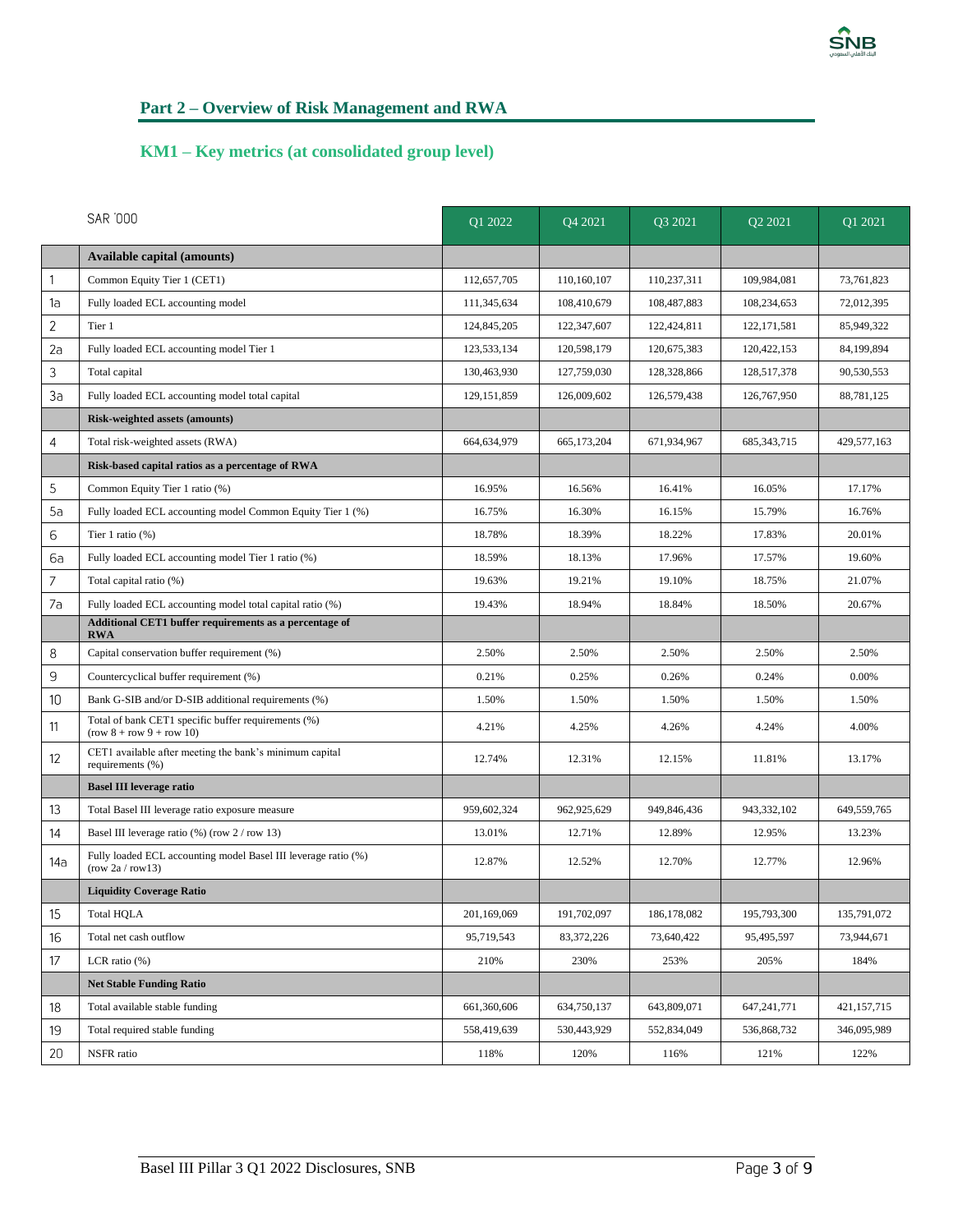

#### <span id="page-3-0"></span>**OV1 – Overview of RWA**

| <b>SAR '000</b> |                                                                                                                     |             | <b>RWA</b>    | <b>Minimum</b> capital<br><b>Requirements</b> |
|-----------------|---------------------------------------------------------------------------------------------------------------------|-------------|---------------|-----------------------------------------------|
|                 |                                                                                                                     |             | <b>Dec-21</b> | $Mar-22$                                      |
| $\mathbf{1}$    | Credit risk (excluding counterparty credit risk) (CCR)                                                              | 538,706,670 | 524,752,591   | 43,096,534                                    |
| $\overline{c}$  | Of which standardized approach (SA)                                                                                 | 538,706,670 | 524,752,591   | 43,096,534                                    |
| 3               | Of which foundation internal ratings-based (F-IRB) approach                                                         |             |               |                                               |
| $\overline{4}$  | Of which supervisory slotting approach                                                                              |             |               |                                               |
| 5               | Of which advanced internal ratings-based (A-IRB) approach                                                           |             |               |                                               |
| 6               | Counterparty credit risk                                                                                            | 11.236.611  | 14,408,583    | 898,929                                       |
| 7               | Of which standardized approach for counterparty credit risk                                                         | 11,236,611  | 14,408,583    | 898,929                                       |
| 8               | Of which internal model method (IMM)                                                                                |             |               |                                               |
| 9               | Of which other CCR                                                                                                  |             |               |                                               |
| 10              | Credit valuation adjustment (CVA)                                                                                   | 14,018,406  | 16,407,196    | 1,121,472                                     |
| 11              | Equity positions under the simple risk weight approach                                                              |             |               |                                               |
| 12              | Equity investments in funds - look-through approach                                                                 | 22,769,267  | 21,316,595    | 1,821,541                                     |
| 13              | Equity investments in funds - mandate-based approach                                                                |             |               |                                               |
| 14              | Equity investments in funds – fallback approach                                                                     | 5,765,495   | 8,201,428     | 461,240                                       |
| 15              | Settlement risk                                                                                                     |             |               |                                               |
| 16              | Securitization exposures in banking book                                                                            | 1,259,074   | 1,228,626     | 100,726                                       |
| 17              | Of which securitization internal ratings-based approach(SEC-IRBA)                                                   |             |               |                                               |
| 18              | Of which securitization external ratings-based approach (SEC-ERBA),<br>including internal assessment approach (IAA) | 1,259,074   | 1,228,626     | 100,726                                       |
| 19              | Of which SA/simplified supervisory formula approach (SSFA)                                                          |             |               |                                               |
| 20              | Market risk                                                                                                         | 15,622,872  | 21,734,754    | 1,249,830                                     |
| 21              | Of which standardized approach (SA)                                                                                 | 15,622,872  | 21,734,754    | 1,249,830                                     |
| 22              | Of which internal model approaches (IMM)                                                                            |             |               |                                               |
| 23              | Capital charge for switch between trading book and banking book                                                     |             |               |                                               |
| 24              | Operational risk                                                                                                    | 55,256,584  | 57,123,430    | 4,420,527                                     |
| 25              | Amounts below the thresholds for deduction (subject to 250% risk weight)                                            |             |               |                                               |
| 26              | Floor adjustment                                                                                                    |             |               |                                               |
| 27              | Total (1+6+10+11+12+13+14+15+16+20+23+24+25+26)                                                                     | 664,634,979 | 665,173,204   | 53,170,798                                    |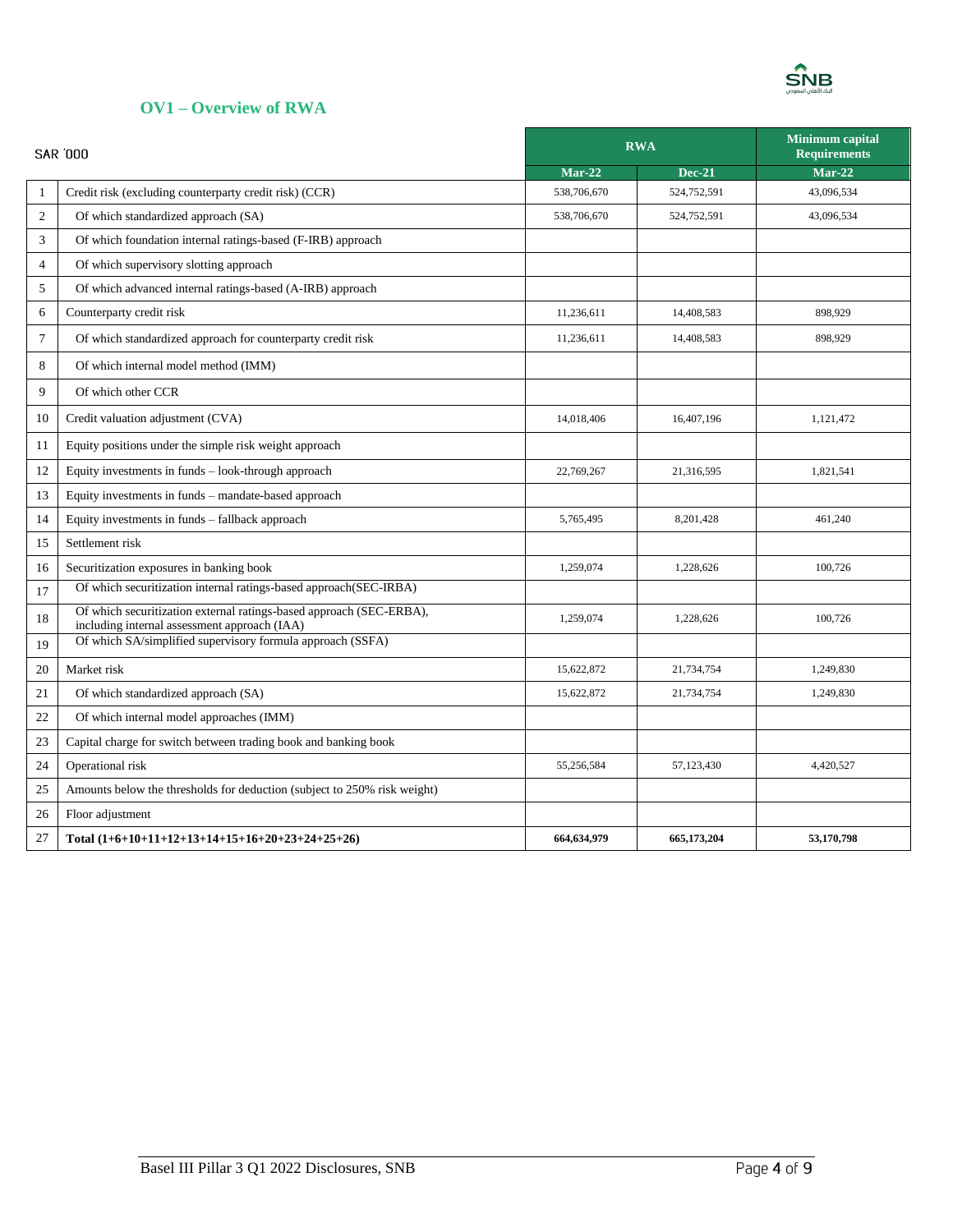

## <span id="page-4-0"></span>**Part 6 – Leverage ratio**

## <span id="page-4-1"></span>**LR1 – Summary comparison of accounting assets vs leverage ratio exposure measure**

SAR '000

| 1              | Total consolidated assets as per published financial statements                                                                                                                       | 921,564,652  |
|----------------|---------------------------------------------------------------------------------------------------------------------------------------------------------------------------------------|--------------|
| $\overline{2}$ | Adjustment for investments in banking, financial, insurance or commercial entities<br>that are consolidated for accounting purposes but outside the scope of regulatory consolidation |              |
| 3              | Adjustment for fiduciary assets recognized on the balance sheet pursuant to the<br>operative accounting framework but excluded from the leverage ratio exposure measure               |              |
| 4              | Adjustments for derivative financial instruments                                                                                                                                      | 9.034.196    |
| 5              | Adjustment for securities financing transactions (i.e. repos and similar secured lending)                                                                                             |              |
| 6              | Adjustment for off-balance sheet items (i.e. conversion to credit equivalent amounts of<br>off-balance sheet exposures)                                                               | 71,007,996   |
|                | Other adjustments                                                                                                                                                                     | (42,004,520) |
| 8              | Leverage ratio exposure measure                                                                                                                                                       | 959,602,324  |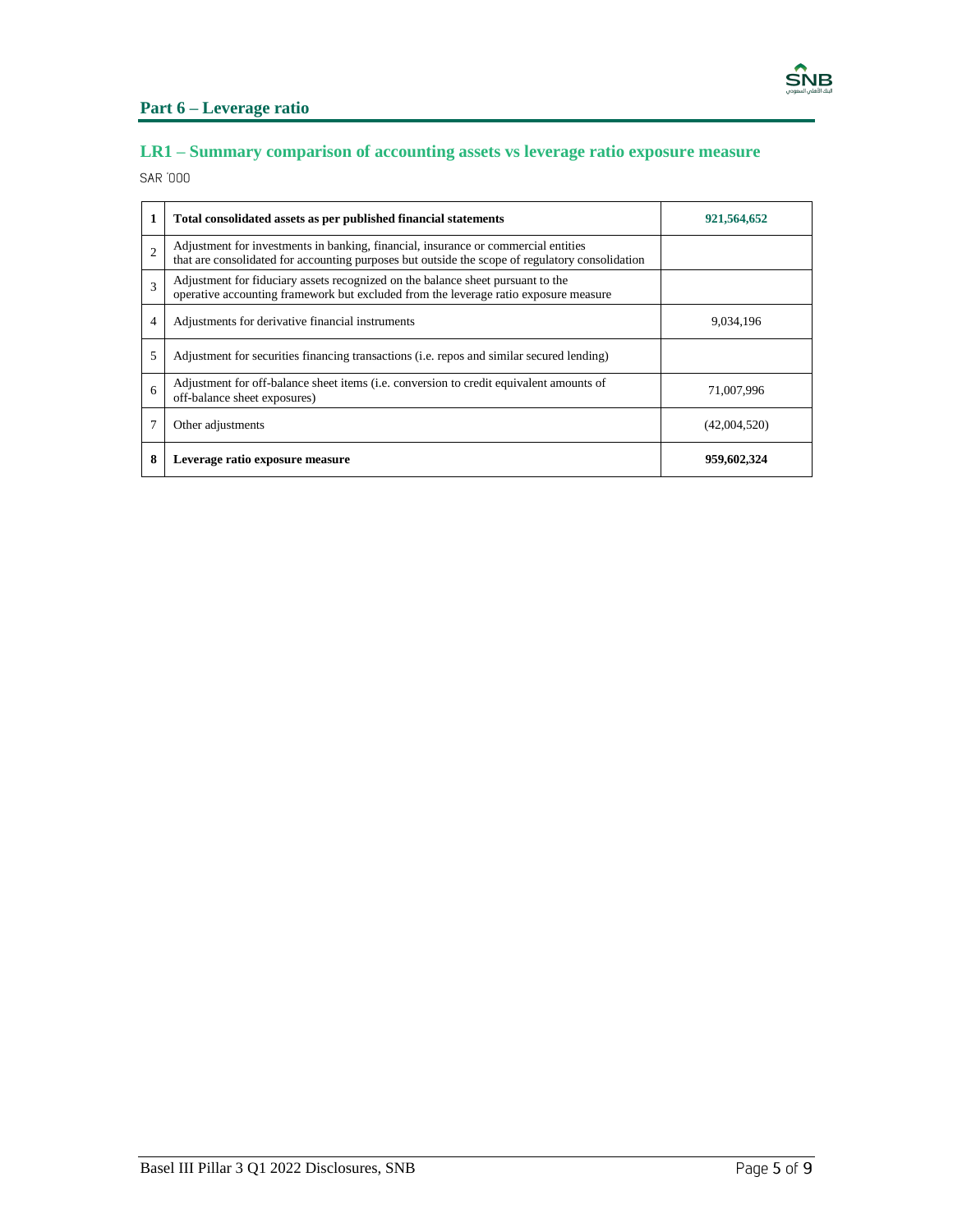

## <span id="page-5-0"></span>**LR2 – Leverage ratio common disclosure template**

| <b>SAR 000</b>                     |                                                                                                                                                         | <b>March 22</b> | December 21     |  |
|------------------------------------|---------------------------------------------------------------------------------------------------------------------------------------------------------|-----------------|-----------------|--|
|                                    | <b>On-balance sheet exposures</b>                                                                                                                       |                 |                 |  |
| 1                                  | On-balance sheet exposures (excluding derivatives and securities<br>financing transactions (SFTs), but including collateral)                            | 911,475,348     | 905,240,007     |  |
| $\overline{2}$                     | (Asset amounts deducted in determining Basel III Tier 1 capital)                                                                                        | $-42,004,520$   | $-42, 234, 175$ |  |
| 3                                  | Total on-balance sheet exposures (excluding derivatives and SFTs)<br>869,470,828<br>863,005,832<br>(sum of rows 1 and 2)                                |                 |                 |  |
|                                    | <b>Derivative exposures</b>                                                                                                                             |                 |                 |  |
| $\overline{4}$                     | Replacement cost associated with all derivatives transactions (where applicable<br>net of eligible cash variation margin and/or with bilateral netting) | 10,089,304      | 8,909,910       |  |
| 5                                  | Add-on amounts for PFE associated with all derivatives transactions                                                                                     | 9,034,196       | 16,862,609      |  |
| 6                                  | Gross-up for derivatives collateral provided where deducted from the balance<br>sheet assets pursuant to the operative accounting framework             |                 |                 |  |
| $\overline{7}$                     | (Deductions of receivables assets for cash variation margin provided in<br>derivatives transactions)                                                    |                 |                 |  |
| 8                                  | (Exempted CCP leg of client-cleared trade exposures)                                                                                                    |                 |                 |  |
| 9                                  | Adjusted effective notional amount of written credit derivatives                                                                                        |                 |                 |  |
| 10                                 | (Adjusted effective notional offsets and add-on deductions for written<br>credit derivatives)                                                           |                 |                 |  |
| 11                                 | Total derivative exposures (sum of rows 4 to 10)                                                                                                        | 19,123,500      | 25,772,519      |  |
|                                    | <b>Securities financing transaction exposures</b>                                                                                                       |                 |                 |  |
| 12                                 | Gross SFT assets (with no recognition of netting), after adjusting for<br>sale accounting transactions                                                  |                 |                 |  |
| 13                                 | (Netted amounts of cash payables and cash receivables of gross SFT assets)                                                                              |                 |                 |  |
| 14                                 | CCR exposure for SFT assets                                                                                                                             |                 |                 |  |
| 15                                 | Agent transaction exposures                                                                                                                             |                 |                 |  |
| 16                                 | Total securities financing transaction exposures (sum of rows 12 to 15)                                                                                 |                 |                 |  |
|                                    | Other off-balance sheet exposures                                                                                                                       |                 |                 |  |
| 17                                 | Off-balance sheet exposure at gross notional amount                                                                                                     | 96,469,698      | 99,226,717      |  |
| 18                                 | (Adjustments for conversion to credit equivalent amounts)                                                                                               | $-25,461,702$   | $-25,079,439$   |  |
| 19                                 | Off-balance sheet items (sum of rows 17 and 18)                                                                                                         | 71,007,996      | 74, 147, 277    |  |
| <b>Capital and total exposures</b> |                                                                                                                                                         |                 |                 |  |
| 20                                 | Tier 1 capital                                                                                                                                          | 124,845,205     | 122,347,607     |  |
| 21                                 | Total exposures (sum of rows 3, 11, 16 and 19)                                                                                                          | 959,602,324     | 962,925,629     |  |
| Leverage ratio                     |                                                                                                                                                         |                 |                 |  |
| 22                                 | <b>Basel III leverage ratio</b>                                                                                                                         | 13.01%          | 12.71%          |  |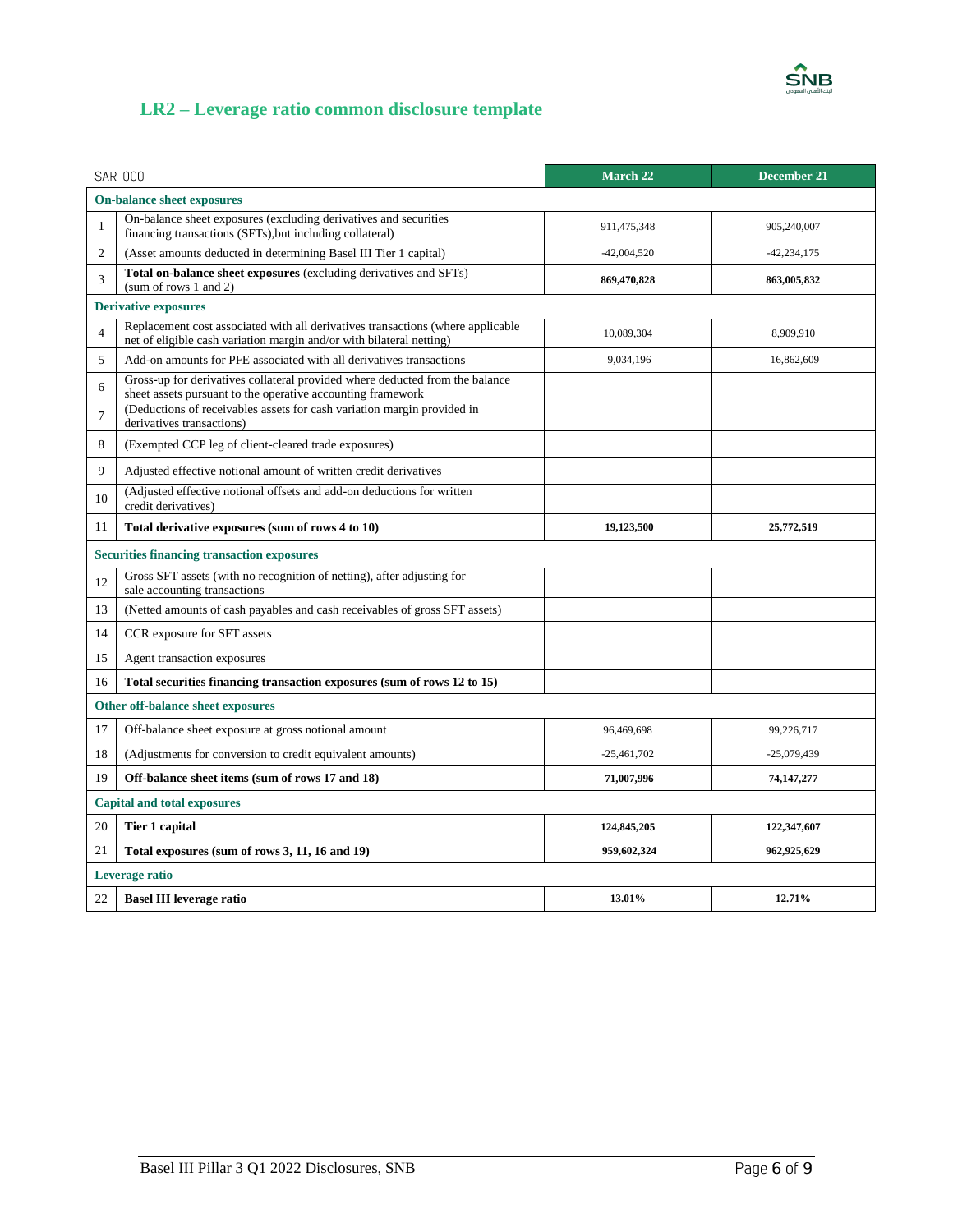

#### <span id="page-6-0"></span>**Part 7 - Liquidity**

## <span id="page-6-1"></span>**LIQ1 – Liquidity Coverage Ratio (LCR)**

|                | SAR '000                                                                                   | <b>Total unweighted</b><br>value<br>(average) | <b>Total weighted value</b><br>(average) |
|----------------|--------------------------------------------------------------------------------------------|-----------------------------------------------|------------------------------------------|
|                | <b>High-quality liquid assets</b>                                                          |                                               |                                          |
| $\mathbf{1}$   | <b>Total HQLA</b>                                                                          |                                               | 201,169,069                              |
|                | <b>Cash outflows</b>                                                                       |                                               |                                          |
| $\mathbf{2}$   | Retail deposits and deposits from small business customers, of which:                      | 389,512,597                                   | 38,837,234                               |
| 3              | Stable deposits                                                                            |                                               |                                          |
| 4              | Less stable deposits                                                                       | 389,512,597                                   | 38,837,234                               |
| 5              | Unsecured wholesale funding, of which:                                                     | 186,195,580                                   | 88, 143, 254                             |
| 6              | Operational deposits (all counterparties) and deposits in networks of cooperative<br>banks | $\overline{a}$                                | ÷,                                       |
| $\overline{7}$ | Non-operational deposits (all counterparties)                                              | 185,820,199                                   | 87, 767, 872                             |
| 8              | Unsecured debt                                                                             | 375,382                                       | 375,382                                  |
| 9              | <b>Secured wholesale funding</b>                                                           |                                               | 3,705,336                                |
| 10             | Additional requirements, of which:                                                         | 8,632,076                                     | 1,517,979                                |
| 11             | Outflows related to derivative exposures and other collateral requirements                 | 727,524                                       | 727,524                                  |
| 12             | Outflows related to loss of funding on debt products                                       |                                               |                                          |
| 13             | Credit and liquidity facilities                                                            | 7,904,552                                     | 790,455                                  |
| 14             | Other contractual funding obligations                                                      |                                               |                                          |
| 15             | Other contingent funding obligations                                                       | 245,016,393                                   | 6,213,583                                |
| 16             | <b>TOTAL CASH OUTFLOWS</b>                                                                 |                                               | 138,417,386                              |
|                | <b>Cash inflows</b>                                                                        |                                               |                                          |
| 17             | Secured lending (e.g. reverse repos)                                                       | 95,711                                        |                                          |
| 18             | <b>Inflows from fully performing exposures</b>                                             | 86,348,235                                    | 42,584,886                               |
| 19             | Other cash inflows                                                                         | 132,235,938                                   | 112,957                                  |
| 20             | <b>TOTAL CASH INFLOWS</b>                                                                  | 218,679,885                                   | 42,697,843                               |
|                |                                                                                            |                                               | <b>Total adjusted</b><br>value           |
| 21             | <b>Total HQLA</b>                                                                          |                                               | 201,169,069                              |
| 22             | <b>Total net cash outflows</b>                                                             |                                               | 95,719,543                               |
| 23             | Liquidity Coverage Ratio (%)                                                               |                                               | 210%                                     |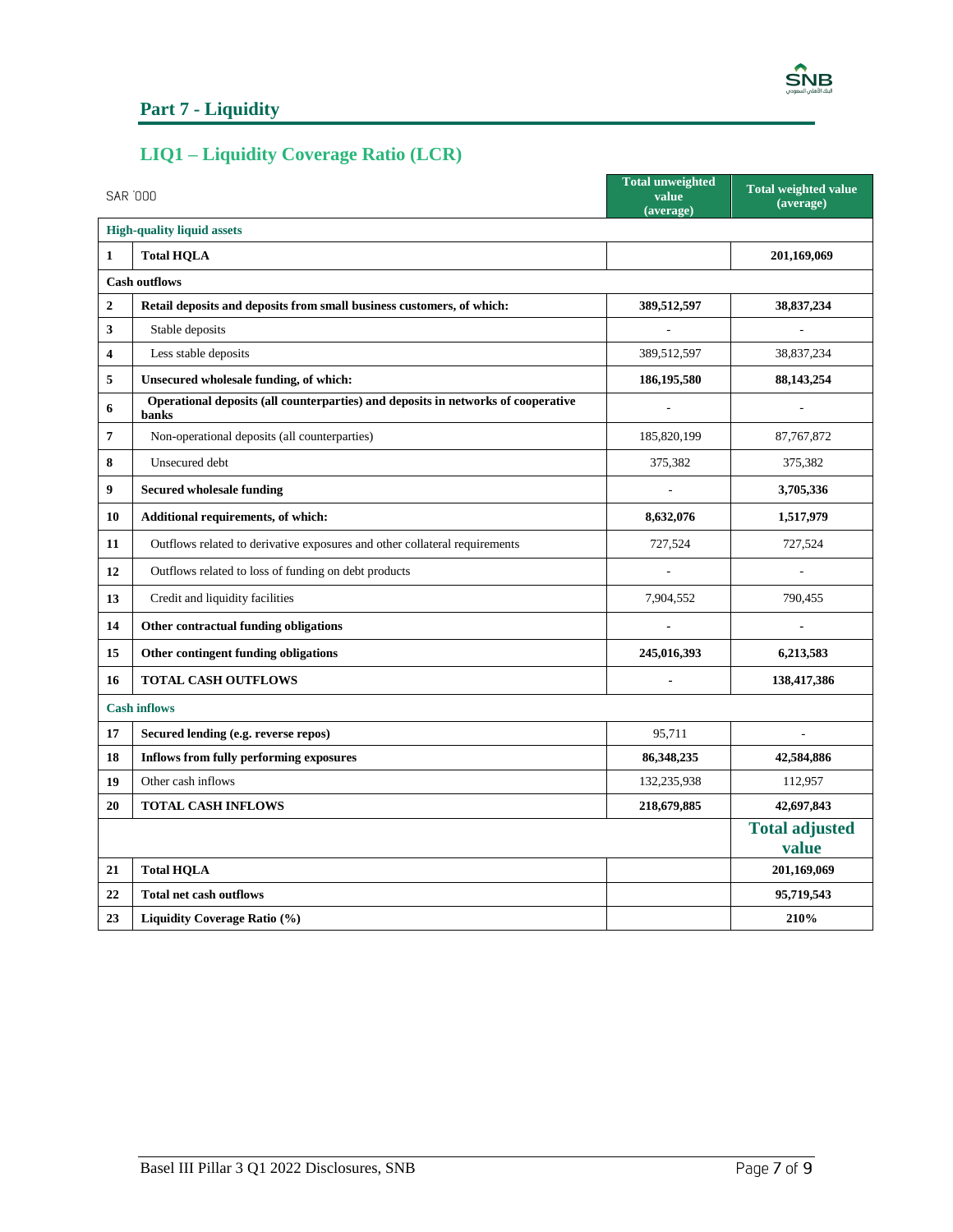

The average LCR is calculated by taking a simple average of monthly figures based on daily average balances beginning from Jan 1<sup>st</sup> 2022 to Mar 31<sup>st</sup> 2022.

During the period, the Bank held an average of 95% of its High Quality Liquid Assets (HQLAs) in securities with a 0% risk weight, issued or guaranteed by sovereigns, central banks and supranational entities. The remaining 5% of HQLAs held a 20% risk weight from securities guaranteed by sovereigns and non-financial corporate bonds rated AA- or better.

The majority of the bank's weighted cash outflows are attributable to non-financial corporates at 45% of outflows. Whereas retail and small Businesses' deposits held 28%, and bank placements at 17%. SNB's derivatives positions are not significant, as most transactions are conducted on a back-to-back basis with limited open positions being taken. The Group's main activities are conducted in SAR USD, and TRY. The peg between SAR and USD currencies enhances the funding ability and provides the flexibility to interchange between both currencies.

Additionally, following regulatory guidelines, LCR is monitored separately for all significant currencies to ensure the liquidity ratios are met at all times in either currency, SAR, USD and TRY.

The average Q1-2022 LCR was 210% compared to Q4-2021 230%, a decrease of 20%. The decrease in the average LCR between the two periods was primarily due to the increase in net cash outflows.